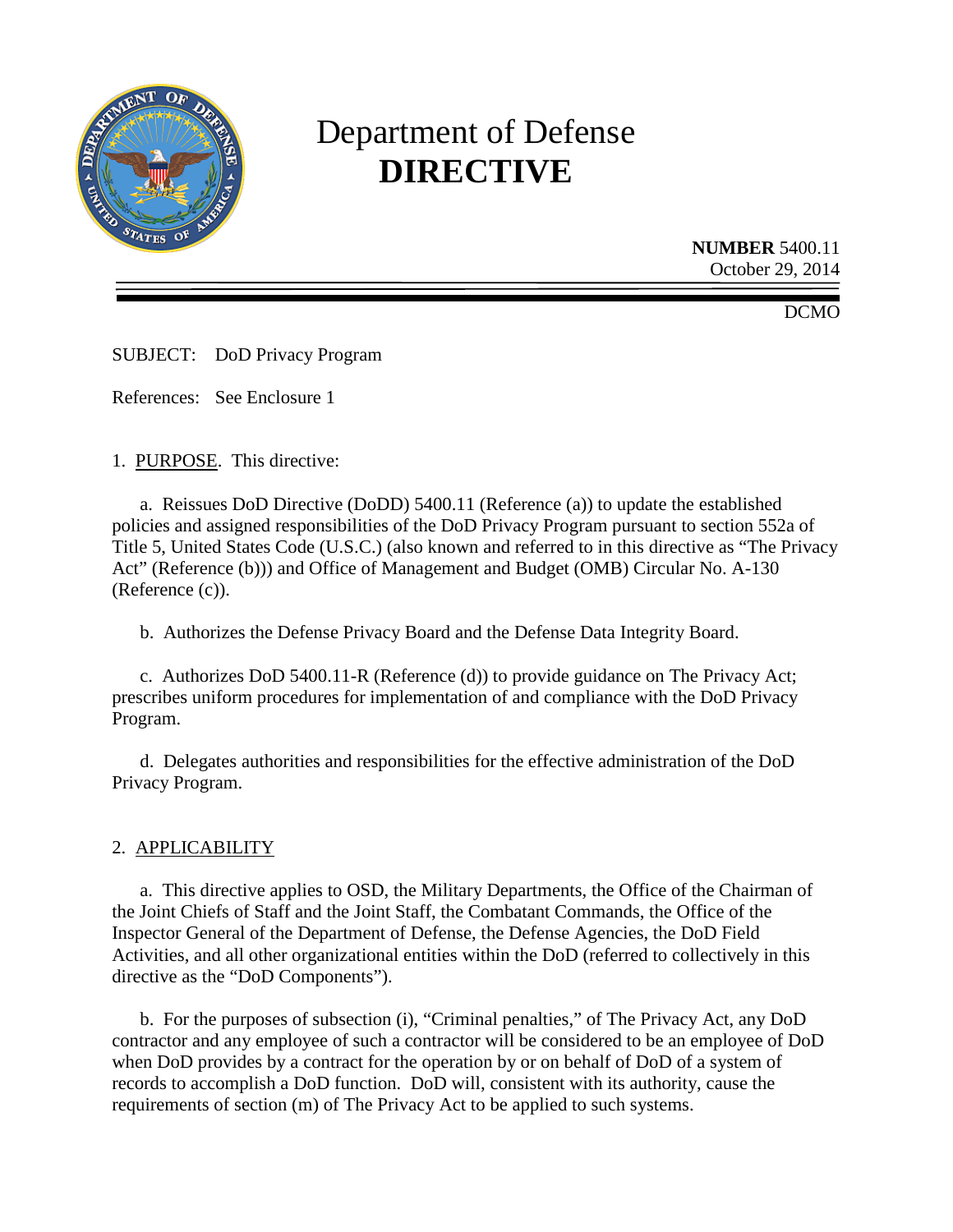3. POLICY. It is DoD policy that:

a. An individual's privacy is a fundamental legal right that must be respected and protected.

(1) The DoD's need to collect, use, maintain, or disseminate (also known and referred to in this directive as "maintain") personally identifiable information (PII) about individuals for purposes of discharging its statutory responsibilities will be balanced against their right to be protected against unwarranted privacy invasions.

(2) The DoD protects individual's rights, consistent with federal laws, regulations, and policies, when maintaining their PII.

(3) DoD personnel and DoD contractors have an affirmative responsibility to protect an individual's privacy when maintaining his or her PII.

(4) Consistent with section 1016(d) of Public Law 108-458 (Reference (e)) and section 1 of Executive Order 13388 (Reference (f)), the DoD will protect information privacy and provide other protections relating to civil liberties and legal rights in the development and use of the information sharing environment.

b. The DoD establishes rules of conduct for DoD personnel and DoD contractors involved in the design, development, operation, or maintenance of any system of records. DoD personnel and DoD contractors will be trained with respect to such rules and the requirements of this section and any other rules and procedures adopted pursuant to this section and the penalties for noncompliance. The DoD Rules of Conduct are established in Enclosure 2 of this directive.

c. DoD personnel and DoD contractors conduct themselves consistent with the established rules of conduct in Enclosure 2 of this directive, so that records maintained in a system of records will only be maintained as authorized by this directive and References (b) and (d).

d. DoD legislative, regulatory, or other policy proposals will be evaluated to ensure consistency with the information privacy requirements of this directive and Reference (d).

e. Pursuant to The Privacy Act, no record will be maintained on how an individual exercises rights guaranteed by the First Amendment to the Constitution of the United States (referred to in this directive as "the First Amendment" (Reference (g))), except:

(1) When specifically authorized by statute.

(2) When expressly authorized by the individual that the record is about.

(3) When the record is pertinent to and within the scope of an authorized law enforcement activity, including an authorized intelligence or administrative investigation.

f. Disclosure of records pertaining to an individual from a system of records is prohibited except with his or her consent or as otherwise authorized by References (b) and (d) or DoD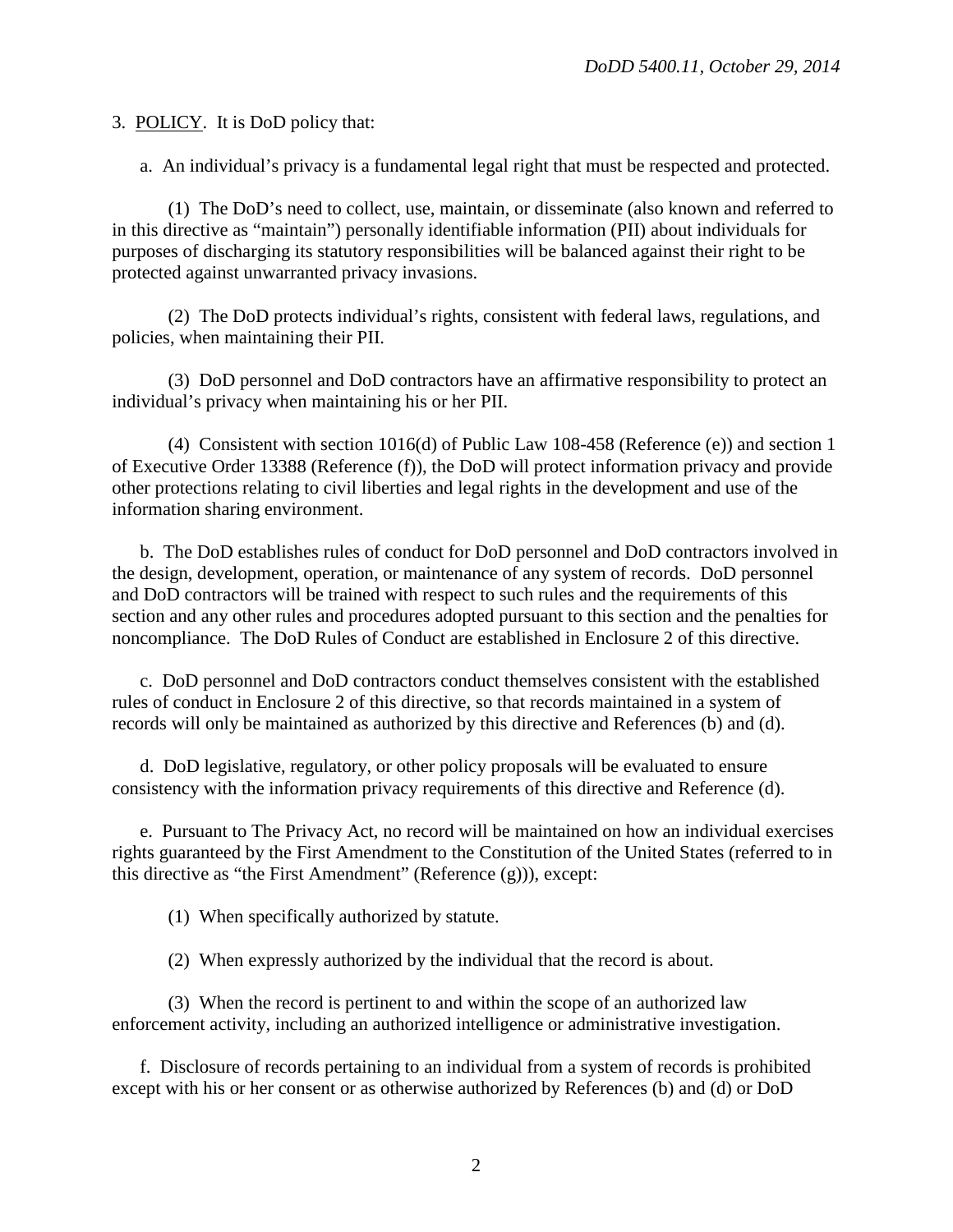5400.7-R (Reference (h)). When DoD Components make such disclosures, the individual may, to the extent authorized by References (b) and (d), obtain a description of such disclosures from the Component concerned.

g. Disclosure of records pertaining to personnel of the National Security Agency, the Defense Intelligence Agency, the National Reconnaissance Office, and the National Geospatial-Intelligence Agency is prohibited to the extent authorized by Public Law 86-36 and section 424 of Title 10, U.S.C. (References (i) and (j)). Disclosure of records pertaining to personnel of overseas, sensitive, or routinely deployable units is prohibited to the extent authorized by section 130b of Reference (j).

h. The DoD establishes appropriate administrative, technical, and physical safeguards to ensure the security and confidentiality of records and to protect against any anticipated threats or hazards to their security or integrity that could result in substantial harm, embarrassment, inconvenience, or unfairness to any individual about whom information is maintained.

i. Disclosure of protected health information will be consistent with DoD 6025.18-R (Reference (k)).

j. All DoD personnel and DoD contractors will be provided training pursuant to References (b) and (c).

k. PII collected, used, maintained, or disseminated will be:

(1) Relevant and necessary to accomplish a lawful DoD purpose required by statute or Executive order.

(2) Collected to the greatest extent practicable directly from the individual. He or she will be informed as to why the information is being collected, the authority for collection, how it will be used, whether disclosure is mandatory or voluntary, and the consequences of not providing that information.

(3) Relevant, timely, complete, and accurate for its intended use.

(4) Protected using appropriate administrative, technical, and physical safeguards based on the media (e.g., paper, electronic) involved. Protection will ensure the security of the records and prevent compromise or misuse during maintenance, including working at authorized alternative worksites.

l. Individuals are permitted, to the extent authorized by References (b) and (d), to:

(1) Upon request by an individual, gain access to records or to any information pertaining to the individual which is contained in a system of records.

(2) Obtain a copy of such records, in whole or in part.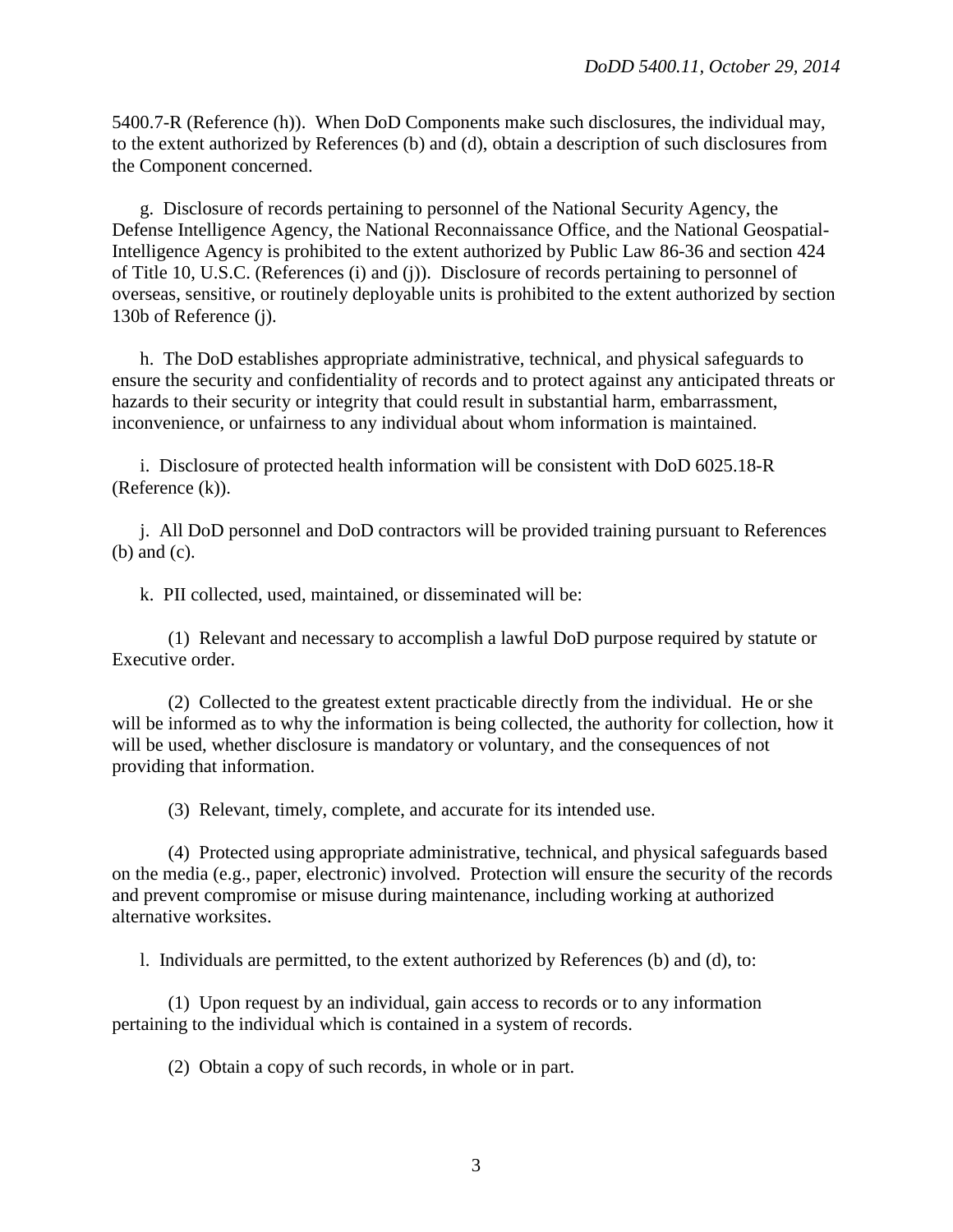(3) Correct or amend such records once it has been determined that the records are not accurate, relevant, timely, or complete.

(4) Appeal a denial for a request to access or a request to amend a record.

m. Non-U.S. citizens and aliens not lawfully admitted for permanent residence may request access to and amendment of records pertaining to them; however, this directive does not create or extend any right pursuant to The Privacy Act to them.

n. System of records notices (SORNs) and notices of proposed or final rulemaking are published in the Federal Register (FR), and reports are submitted to Congress and OMB, in accordance with References (b) through (d), Volume 1 of DoD Manual 8910.01 (Reference (l)), and DoD Instruction (DoDI) 5545.02 (Reference (m)). Information about an individual maintained in a new system of records will not be collected until the required SORN publication and review requirements are satisfied.

o. All DoD personnel must make reasonable efforts to inform an individual, at their last known address, when any record about him or her is disclosed:

(1) Due to a compulsory legal process.

(2) In a manner that will become a matter of public record.

p. Individuals must be notified in a timely manner, consistent with the requirements of Reference (d), if there is a breach of their PII.

q. At least 30 days prior to disclosure of information pursuant to subparagraph  $(e)(4)(D)$ (routine uses) of The Privacy Act, the DoD will publish an FR notice of any new use or intended use of the information in the system, and provide an opportunity for interested people to submit written data, views, or arguments to the agency.

r. Computer matching programs between the DoD Components and federal, State, or local governmental agencies are conducted in accordance with the requirements of References (b) through (d).

s. The DoD will publish in the FR notice any establishment or revision of a matching program at least 30 days prior to conducting such program of such establishment or revision if any DoD Component is a recipient agency or a source agency in a matching program with a nonfederal agency.

4. RESPONSIBILITIES. See Enclosure 3.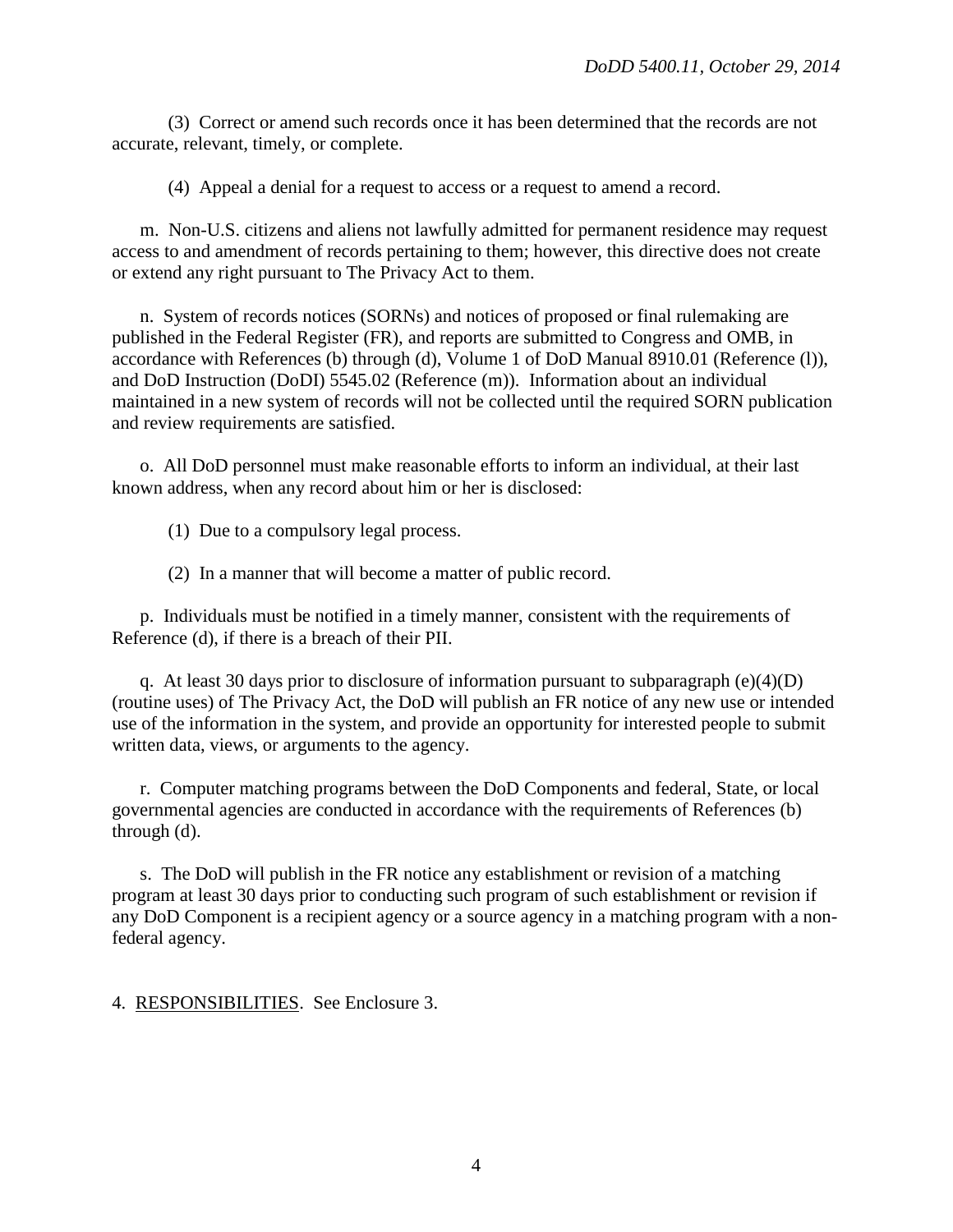#### 5. INFORMATION COLLECTION REQUIREMENTS

a. The DoD Privacy Act Program reporting requirements and the Biennial Matching Activity Report, referred to in paragraph 2i of Enclosure 3 of this directive, are prescribed in Reference (d).

b. The quarterly Section 803 report, referred to in paragraph 2i of Enclosure 3 of this directive, is prescribed in paragraph 6a of DoDI 1000.29 (Reference (n)) and sections 2000ee and 2000ee-1 of Title 42, U.S.C. (Reference (o)).

c. The reports directed by the Director, Defense Privacy and Civil Liberties Office (DPCLO), referred to in paragraph 4k of Enclosure 3 of this directive, have been assigned report control symbol DD-DA&M(A)1379 in accordance with the procedures in Reference (m).

6. RELEASABILITY. **Cleared for public release**. This directive is available on the Internet from the DoD Issuances Website at http://www.dtic.mil/whs/directives.

7. EFFECTIVE DATE. This directive is effective October 29, 2014.

Robert O. Work Deputy Secretary of Defense

Enclosures

- 1. References
- 2. Rules of Conduct
- 3. Responsibilities
- 4. Privacy Boards

**Glossary**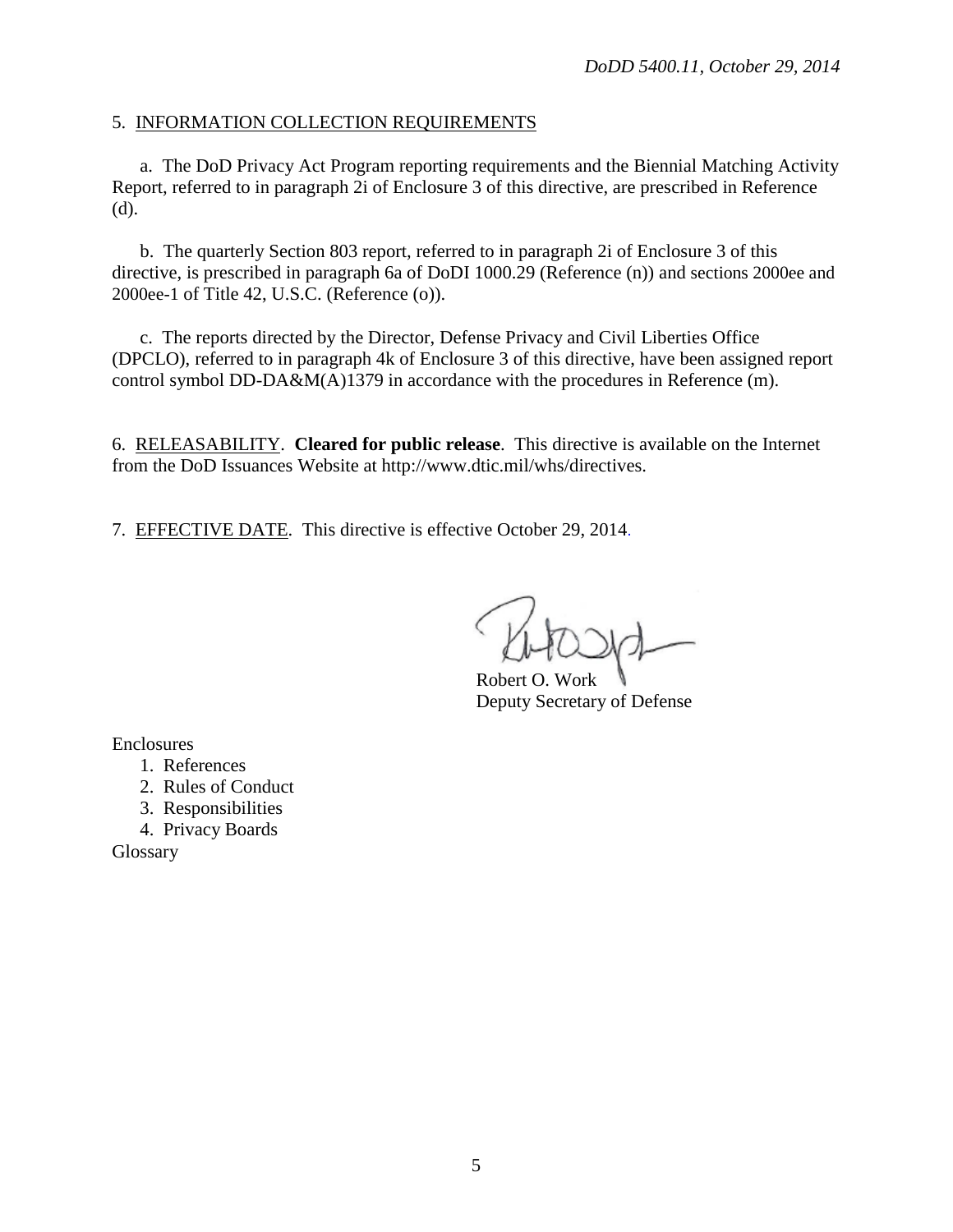#### REFERENCES

- (a) DoD Directive 5400.11, "DoD Privacy Program," May 8, 2007, as amended (hereby cancelled)
- (b) Section 552a of Title 5, United States Code (also known as "the Privacy Act" as amended)
- (c) Office of Management and Budget Circular No. A-130, "Management of Federal Information Resources," February 8, 1996
- (d) DoD 5400.11-R, "Department of Defense Privacy Program," May 14, 2007
- (e) Public Law 108-458, "The Intelligence Reform and Terrorism Prevention Act of 2004," December 17, 2004
- (f) Executive Order 13388, "Further Strengthening the Sharing of Terrorism Information to Protect Americans," October 25, 2005
- (g) U.S. Constitution Amendment I
- (h) DoD 5400.7-R, "DoD Freedom of Information Act Program," September 4, 1998, as amended
- (i) Public Law 86-36, "National Security Agency-Officers and Employees," May 29, 1959
- (j) Title 10, United States Code
- (k) DoD 6025.18-R, "DoD Health Information Privacy Regulation," January 24, 2003
- (l) DoD Manual 8910.01, "DoD Information Collections Manual: Procedures for DoD Internal Information Collections," June 30, 2014
- (m) DoD Instruction 5545.02, "DoD Policy for Congressional Authorization and Appropriations Reporting Requirements," December 19, 2008
- (n) DoD Instruction 1000.29, "DoD Civil Liberties Program," May 17, 2012
- (o) Title 42, United States Code
- (p) Office of Management and Budget Memorandum M-05-08, "Designation of Senior Agency Officials for Privacy," February 11, 2005
- (q) DoD Directive 5105.53, "Director of Administration and Management (DA&M)," February 26, 2008
- (r) Deputy Secretary of Defense Memorandum, "Reorganization of the Office of the Deputy Chief Management Officer," July 11, 2014
- (s) DoD Directive 5500.01, "Preparing, Processing, and Coordinating Legislation, Executive Orders, Proclamations, Views Letters, and Testimony," June 15, 2007
- (t) Office of Management and Budget Memorandum M-06-15, "Safeguarding Personally Identifiable Information," May 22, 2006
- (u) DoD Directive 5100.03, "Support to the Headquarters of Combatant and Subordinate Unified Commands," February 9, 2012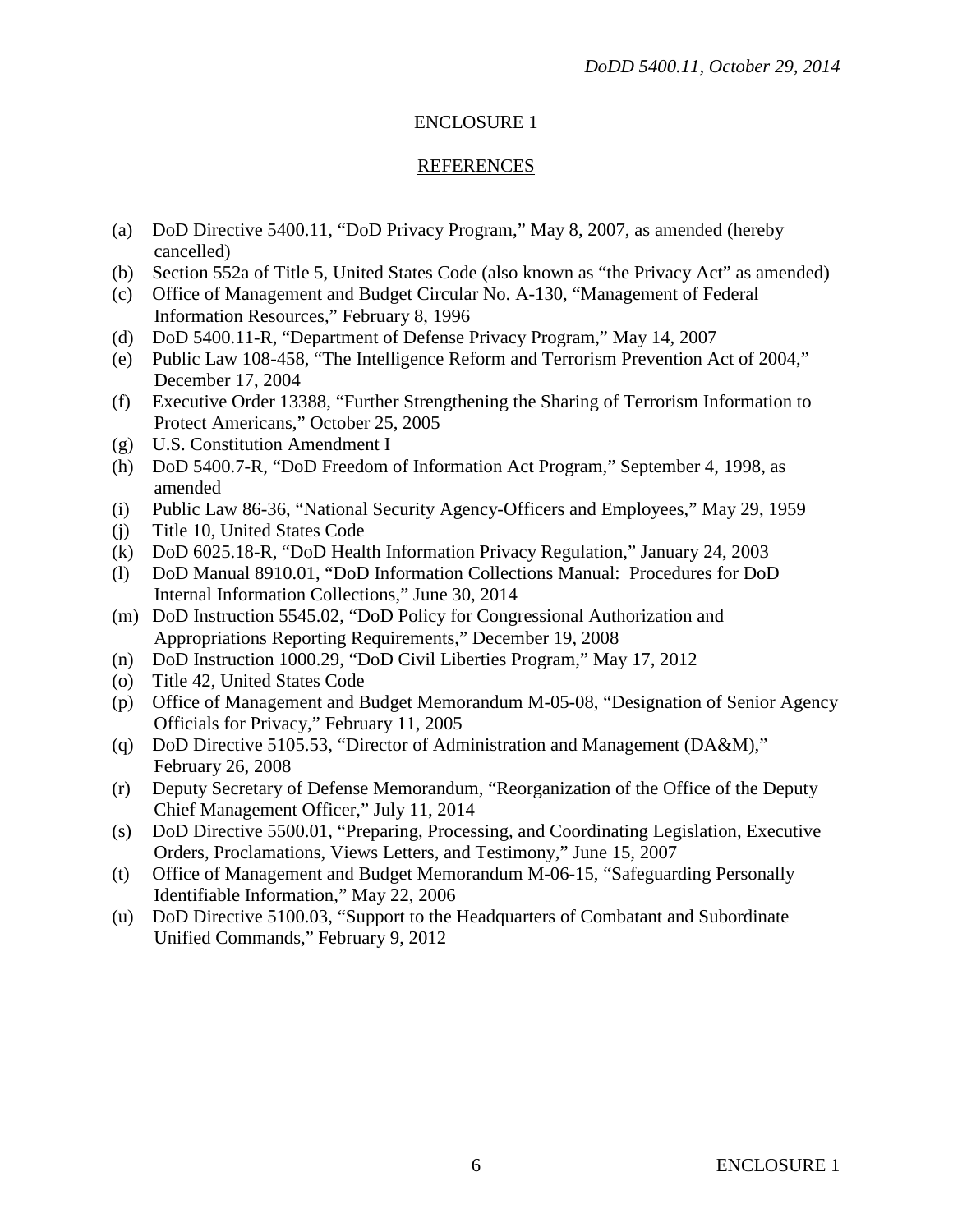#### RULES OF CONDUCT

In accordance with section (e)(9) of The Privacy Act, this enclosure provides DoD rules of conduct for the development, operation, and maintenance of systems of records. DoD personnel and DoD contractor personnel will:

a. Take action to ensure that any PII contained in a system of records that they access and use to conduct official business will be protected so that the security and confidentiality of the information is preserved.

b. Not disclose any PII contained in any system of records, except as authorized by The Privacy Act, or other applicable statute, Executive order, regulation, or policy. Those willfully making any unlawful or unauthorized disclosure, knowing that disclosure is prohibited, may be subject to criminal penalties or administrative sanctions.

c. Report any unauthorized disclosures of PII from a system of records to the applicable Privacy point of contact (POC) for the respective DoD Component.

d. Report the maintenance of any system of records not authorized by this directive to the applicable Privacy POC for the respective DoD Component.

e. Minimize the collection of PII to that which is relevant and necessary to accomplish a purpose of the DoD.

f. Not maintain records describing how any individual exercises rights guaranteed by the First Amendment, except:

(1) When specifically authorized by statute.

(2) When expressly authorized by the individual that the record is about.

(3) When the record is pertinent to and within the scope of an authorized law enforcement activity, including authorized intelligence or administrative activities.

g. Safeguard the privacy of all individuals and the confidentiality of all PII.

h. Limit the availability of records containing PII to DoD personnel and DoD contractors who have a need to know in order to perform their duties.

i. Prohibit unlawful possession, collection, or disclosure of PII, whether or not it is within a system of records.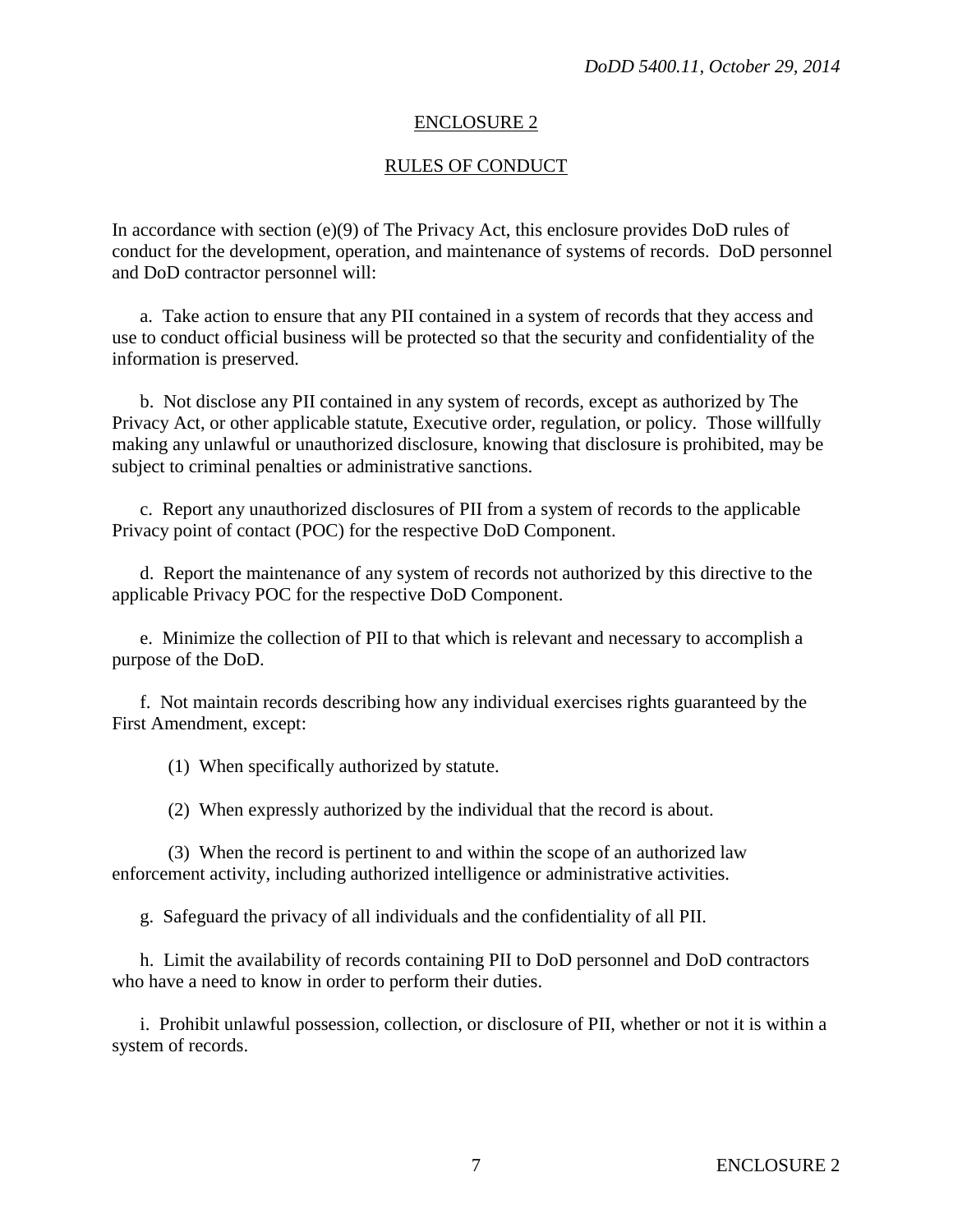j. Ensure that all DoD personnel and DoD contractors who either have access to a system of records or develop or supervise procedures for handling records in a system of records are aware of their responsibilities and are properly trained to safeguard PII being maintained under the DoD Privacy Program.

k. Prepare any required new, amended, or altered SORN for a given system of records and submit the SORN through their DoD Component Privacy POC to the Director, DPCLO, for coordination and submission for publication in the FR.

l. Not maintain any official files on individuals, which are retrieved by the name of the individual or by some identifying number, symbol, or other identifying particular assigned to the individual, also known as a system of records, without first ensuring that a notice has been published in the FR. Any official who willfully maintains a system of records without meeting the publication requirements as prescribed by this directive and The Privacy Act may be subject to criminal penalties or administrative sanctions.

m. Maintain all records in a mixed system of records as if all the records in such a system are subject to The Privacy Act.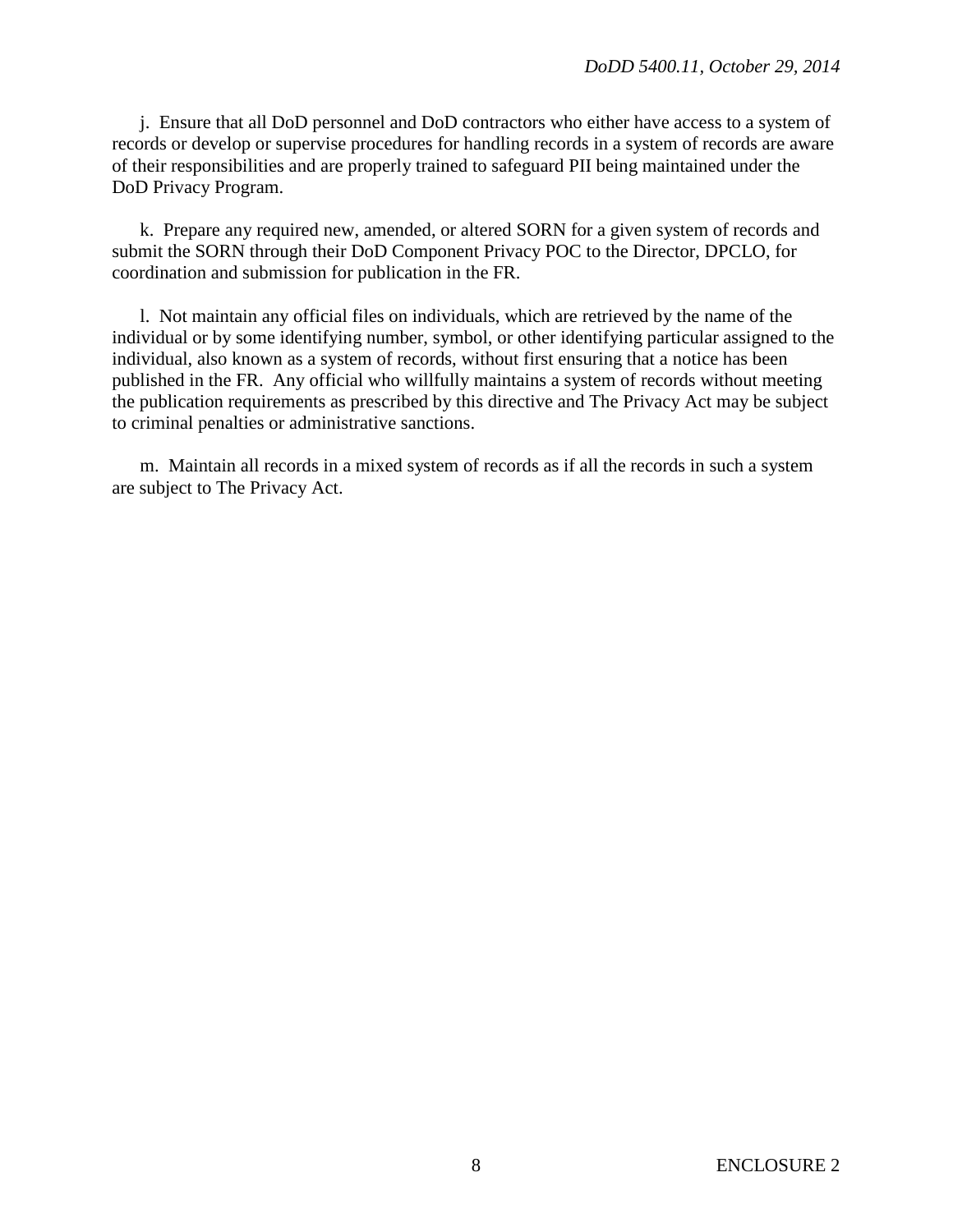#### RESPONSIBILITIES

## 1. DEPUTY CHIEF MANAGEMENT OFFICER OF THE DEPARTMENT OF DEFENSE (DCMO). The DCMO:

a. Serves as the Senior Agency Official for Privacy (SAOP) for the DoD. These duties, in accordance with OMB Memorandum M-05-08 (Reference (p)), include:

(1) Ensuring DoD implementation of information privacy protections, including full compliance with federal laws, regulations, and policies relating to information privacy.

(2) Overseeing, coordinating, and facilitating DoD privacy compliance efforts.

(3) Ensuring that DoD personnel and DoD contractors receive appropriate training and education programs regarding the information privacy laws, regulations, policies, and procedures governing DoD-specific procedures for handling of PII.

b. Provides rules of conduct and policy for, and coordinates and oversees administration of, the DoD Privacy Program to ensure compliance with policies and procedures in References (b) and (c).

c. Publishes Reference (d) and other guidance to ensure timely and uniform implementation of the DoD Privacy Program.

d. Serves as the chair of the Defense Privacy Board and the Defense Data Integrity Board.

e. As requested, ensures that guidance, assistance, and subject matter expert support are provided to the Combatant Command privacy officers in the implementation and execution of and compliance with the DoD Privacy Program.

f. Acts as The Privacy Act Access and Amendment appellate authority for OSD and the Office of the Chairman of the Joint Chiefs of Staff when an individual is denied access to or amendment of records pursuant to The Privacy Act, DoDD 5105.53 (Reference (q)), and Deputy Secretary of Defense Memorandum (Reference (r)).

2. DIRECTOR, DPCLO. Under the authority, direction, and control of the DCMO, through the Director for Compliance and Oversight, the Director, DPCLO:

a. Ensures that laws, policies, procedures, and systems for protecting individual privacy rights are implemented throughout DoD.

b. Oversees and provides strategic direction for the DoD Privacy Program.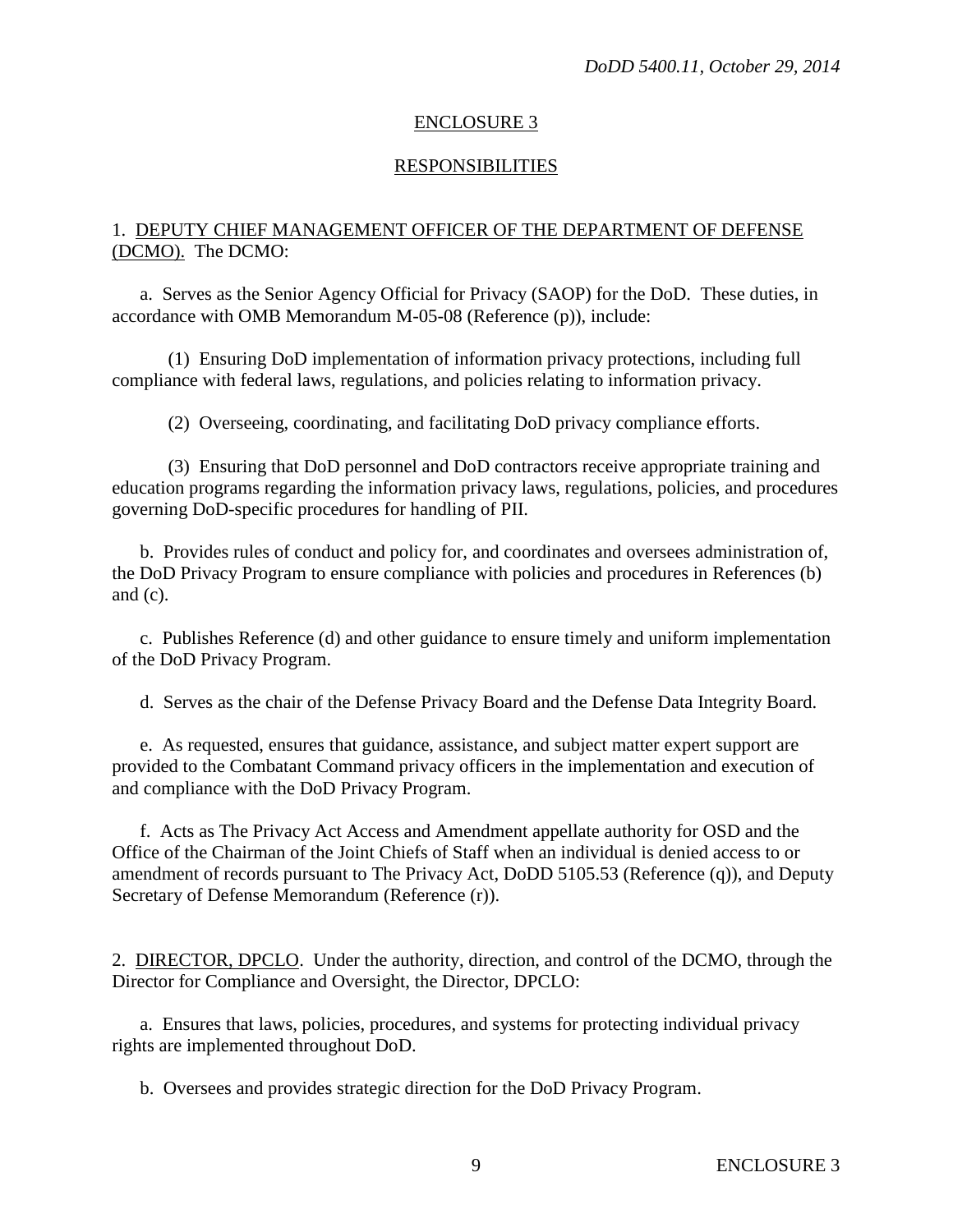c. Assists the DCMO in performing the responsibilities in section 1 of this enclosure.

d. Reviews DoD legislative, regulatory, and other policy proposals that contain information privacy issues relating to how the DoD keeps its PII. These reviews must include any proposed legislation, testimony, and comments having privacy implications in accordance with DoDD 5500.01 (Reference (s)).

e. Reviews proposed new, altered, and amended systems of records. Submits required SORNs for publication in the FR and, when required, provides advance notification to OMB and Congress consistent with References (b) through (d).

f. Reviews proposed DoD Component privacy exemption rules. Submits the exemption rules for publication in the FR, and submits reports to OMB and Congress consistent with References (b) through (d).

g. Develops, coordinates, and maintains all DoD computer matching agreements. Submits required match notices for publication in the FR and provides advance notification to OMB and Congress consistent with References (b) through (d).

h. Provides guidance, assistance, and support to the DoD Components in their implementation of the DoD Privacy Program to ensure that:

(1) All requirements developed to maintain PII conform to the DoD Privacy Program standards.

(2) Appropriate procedures and safeguards are developed and implemented to protect PII when it is collected, used, maintained, or disseminated in any media.

(3) Specific procedures and safeguards are developed and implemented when PII is collected and maintained for research purposes.

i. Compiles data in support of the DoD Chief Information Officer (DoD CIO) submission of the Federal Information Security Management Act Privacy Reports, pursuant to OMB Memorandum M-06-15 (Reference (t)); the Biennial Matching Activity Report to OMB, in accordance with References (c) and (d); the quarterly Section 803 report in accordance with sections 2000ee and 2000ee-1 of Reference (o); and other reports as required.

j. Reviews and coordinates on DoD Component privacy program implementation rules to ensure they are in compliance with the DoD-level guidance.

k. Provides operational and administrative support to the Defense Privacy Board and the Defense Data Integrity Board.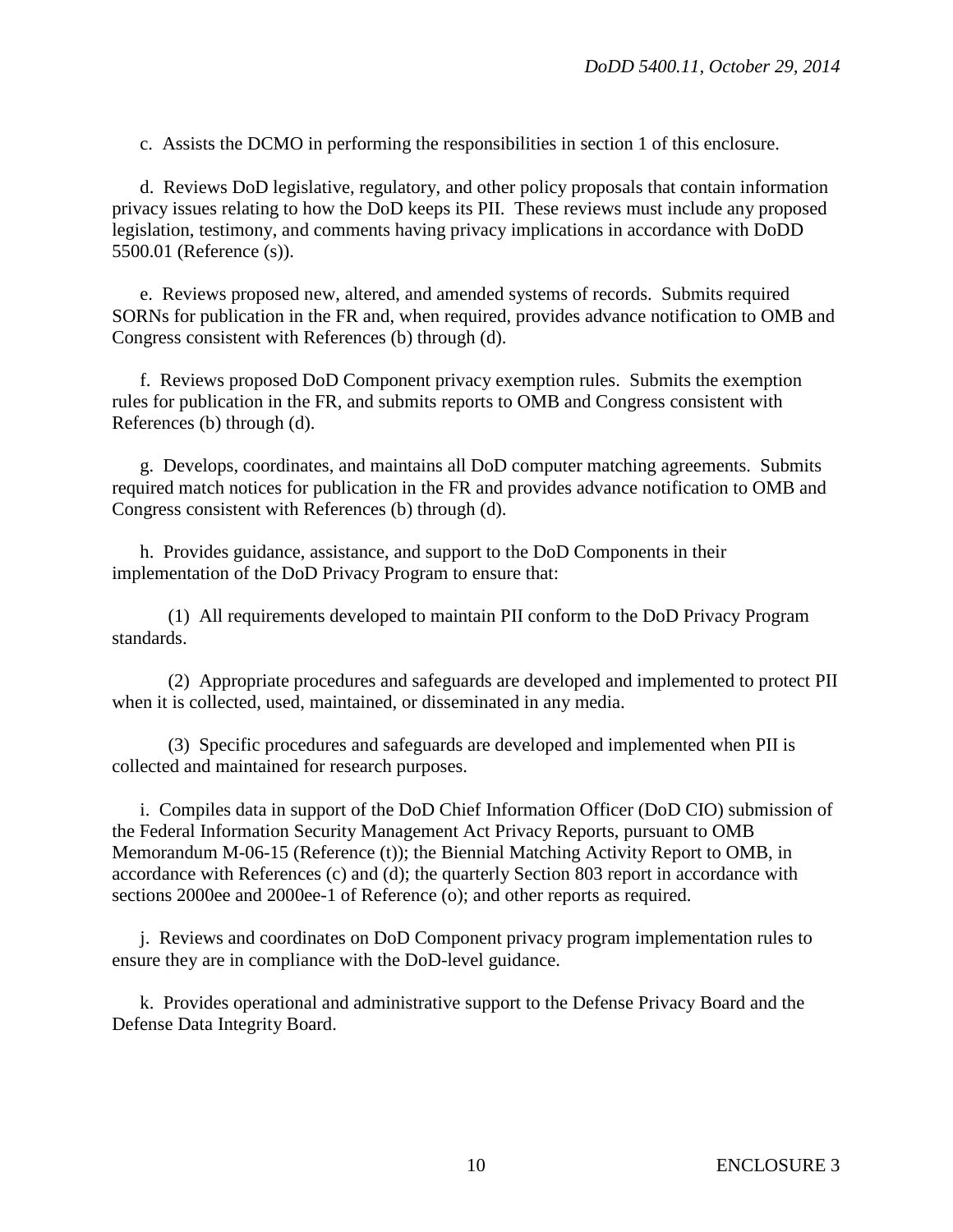#### 3. GENERAL COUNSEL OF THE DEPARTMENT OF DEFENSE (GC DoD). The GC DoD:

a. Provides advice and assistance on all legal matters related to the administration of the DoD Privacy Program.

b. Appoints a designee to serve as a member of the Defense Privacy Board and the Defense Data Integrity Board.

c. When a DoD Privacy Program group is created, appoints a designee to serve as a member.

4. DoD COMPONENT HEADS. The DoD Component heads:

a. Provide adequate funding and personnel to establish and support an effective DoD Privacy Program.

b. Establish DoD Component-specific procedures in compliance with this directive and publish these procedures as well as rules of conduct in the FR.

c. Establish and implement appropriate administrative, physical, and technical safeguards and procedures prescribed in this directive and other DoD Privacy Program guidance.

d. Ensure Component compliance with supplemental guidance and procedures in accordance with all applicable federal laws, regulations, policies, and procedures.

e. Appoint a Component senior official for privacy (CSOP) to support the SAOP in carrying out the SAOP's duties identified in Reference (p).

f. Appoint a Component privacy officer to administer the DoD Privacy Program, on behalf of the CSOP.

g. Ensure DoD personnel and DoD contractors having primary responsibility for implementing the DoD Privacy Program receive appropriate privacy training. This training must be consistent with the requirements of Reference (d) and will address the provisions of this directive and References (b) through (d).

h. Ensure that all DoD Component legislative, regulatory, or other policy proposals are evaluated to ensure consistency with the information privacy requirements of this directive and Reference (d).

i. Assess the impact of technology on the privacy of PII and, when feasible, adopt privacyenhancing technology to:

(1) Preserve and protect PII contained in a DoD Component system of records.

(2) Audit compliance with the requirements of this directive and Reference (d).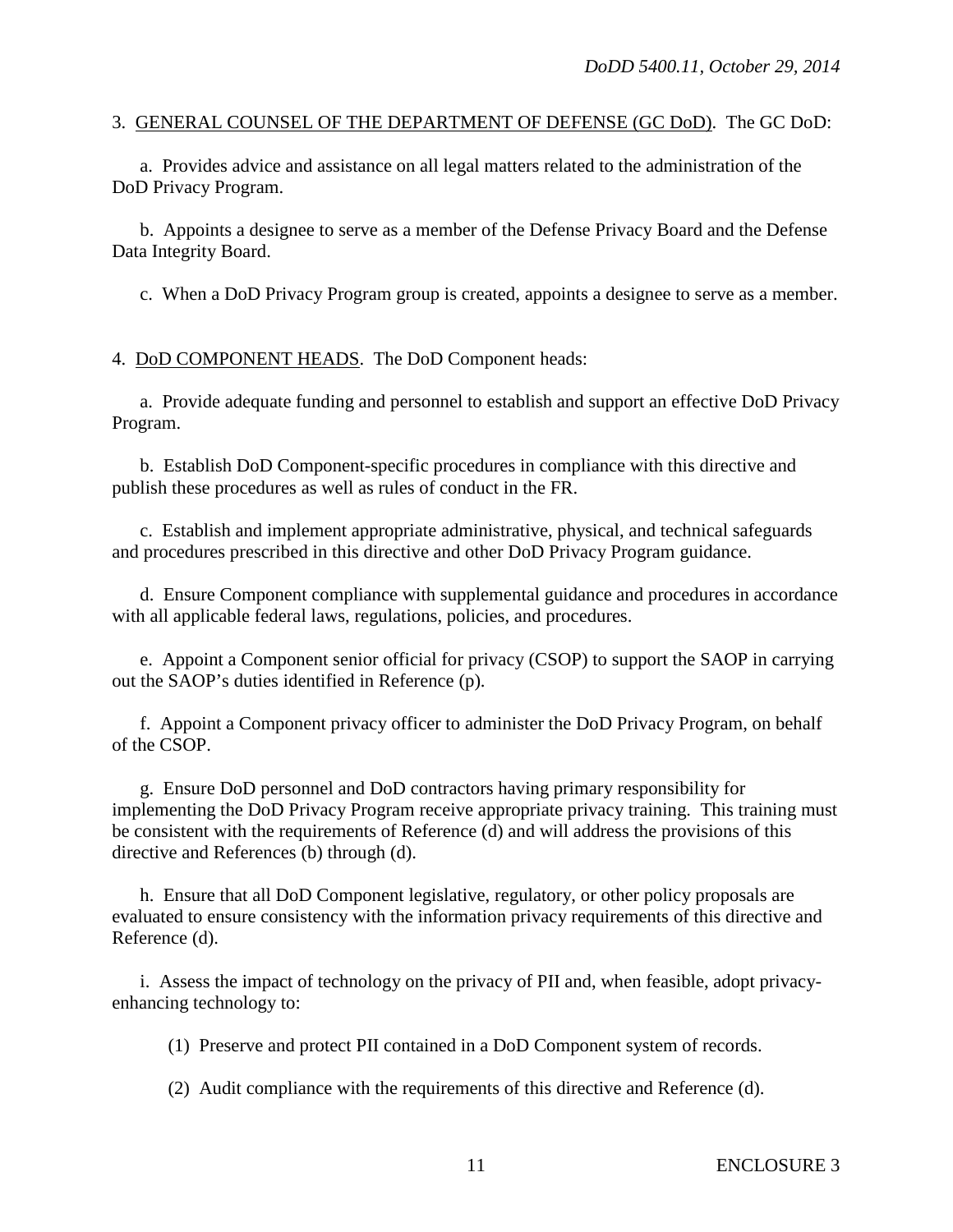j. Ensure that officials who have specialized knowledge of the DoD Privacy Program periodically review Component implementation of and compliance with the DoD Privacy Program.

k. Submit reports, consistent with the requirements of Reference (d), in accordance with References (b) and (c), and as otherwise directed by the Director, DPCLO.

5. SECRETARIES OF THE MILITARY DEPARTMENTS. In addition to the responsibilities in section 4 of this enclosure, the Secretaries of the Military Departments provide program and financial support to the Combatant Commands as identified in DoDD 5100.03 (Reference (u)) to fund, without reimbursement, the administrative and logistic support required by combatant and subordinate unified command headquarters to perform their assigned missions effectively.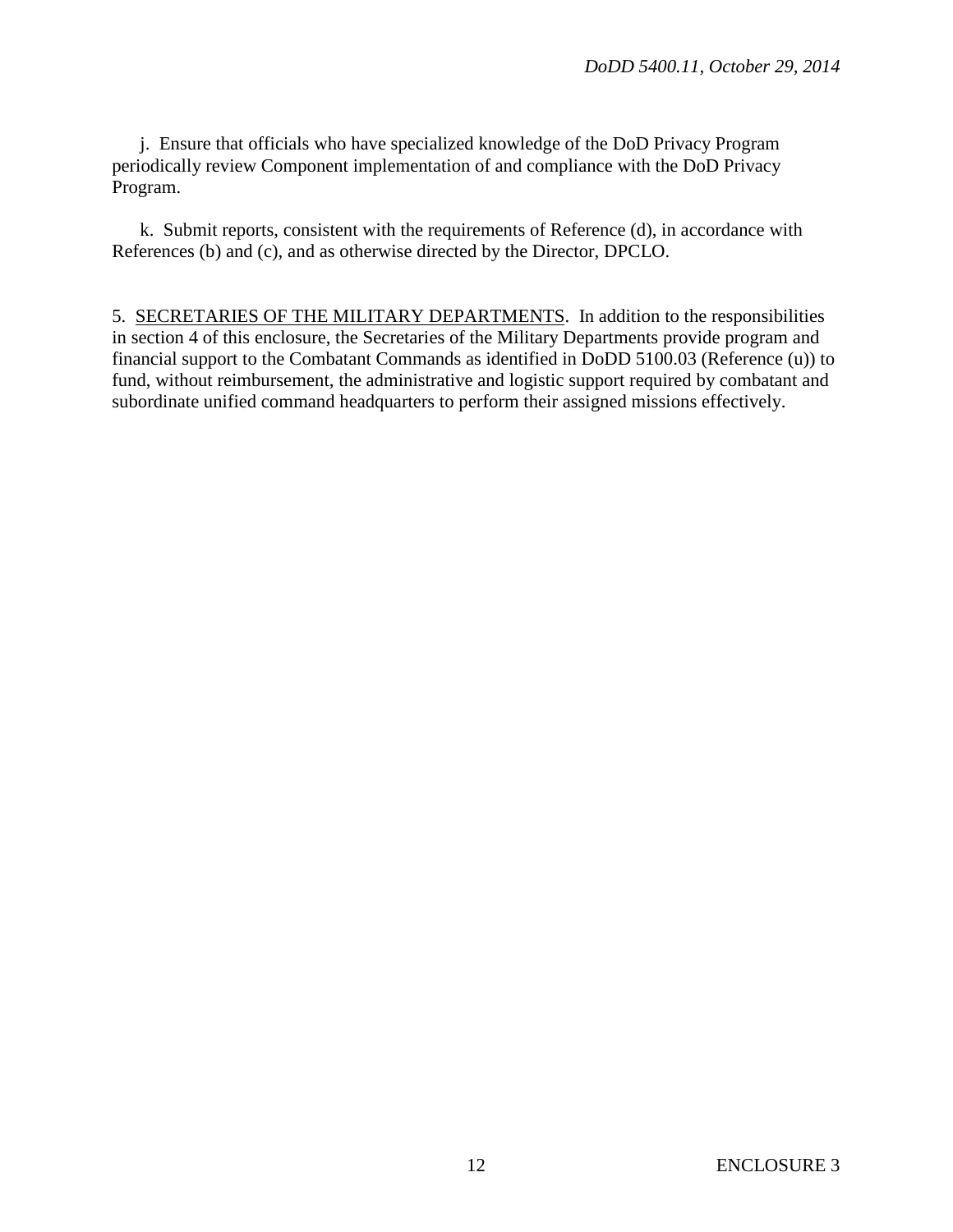#### PRIVACY BOARDS

#### 1. THE DEFENSE PRIVACY BOARD

a. Membership. The Board consists of:

(1) Voting Members. Representatives designated by the Secretaries of the Military Departments and the following officials or their designees:

(a) The DCMO, who serves as the chair.

(b) The Director, DPCLO.

(c) The Director for Privacy, DPCLO, who serves as the Executive Secretary and as a member.

(d) The Under Secretary of Defense for Personnel and Readiness.

(e) The Assistant Secretary of Defense for Health Affairs.

(f) The DoD CIO.

(g) The Director, Defense Manpower Data Center.

(h) The Director, Executive Services Directorate, Washington Headquarters Services (WHS).

(i) The GC DoD.

(j) The Chief of the National Guard Bureau.

(2) Non-Voting Members. Non-voting members are the Director, Enterprise Information Technology Services Directorate (EITSD), WHS; and the representatives designated by Defense Agency and DoD Field Activity directors.

b. Responsibilities. The Board:

(1) Serves as the primary DoD policy forum for matters involving the DoD Privacy Program, meeting as necessary to address issues of common concern to ensure that consistent policy is adopted and followed by the DoD Components. The Board issues advisory opinions, as necessary, on the DoD Privacy Program to promote uniform and consistent application of References (b) through (d).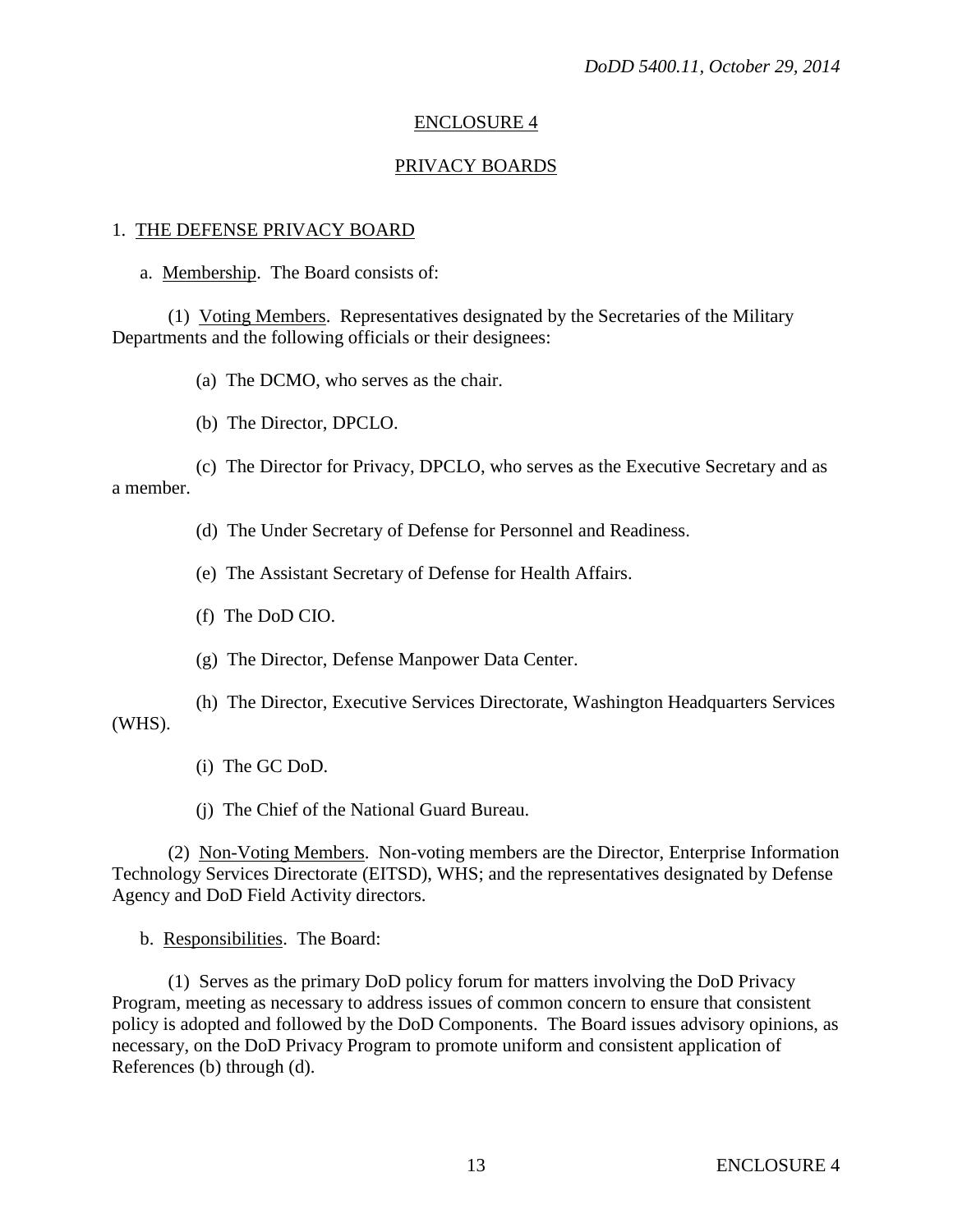(2) Establishes and convenes committees as necessary.

(3) Establishes working groups whose membership is composed of DoD Component privacy officers and others as necessary.

#### 2. THE DEFENSE DATA INTEGRITY BOARD

a. Membership. The Board consists of:

(1) The DCMO, who serves as the chair.

(2) The Director, DPCLO.

(3) The Director for Privacy, DPCLO, who serves as the Executive Secretary.

(4) The representatives designated by the Secretaries of the Military Departments; the DoD CIO; the GC DoD; the Inspector General of the Department of Defense, who is a nonvoting advisory member; the Director, EITSD; and the Director, Defense Manpower Data Center.

b. Responsibilities. The Board:

(1) Oversees and coordinates, consistent with the requirements of References (b) through (d), all computer matching agreements involving personal records contained in systems of records maintained by the DoD Components.

(2) Reviews and approves all computer matching agreements between the DoD and other federal, State, or local governmental agencies, as well as any memorandums of understanding, when the match is internal to the DoD. This review ensures that, in accordance with References (b) through (d), appropriate procedural and due process requirements are established before engaging in computer matching activities.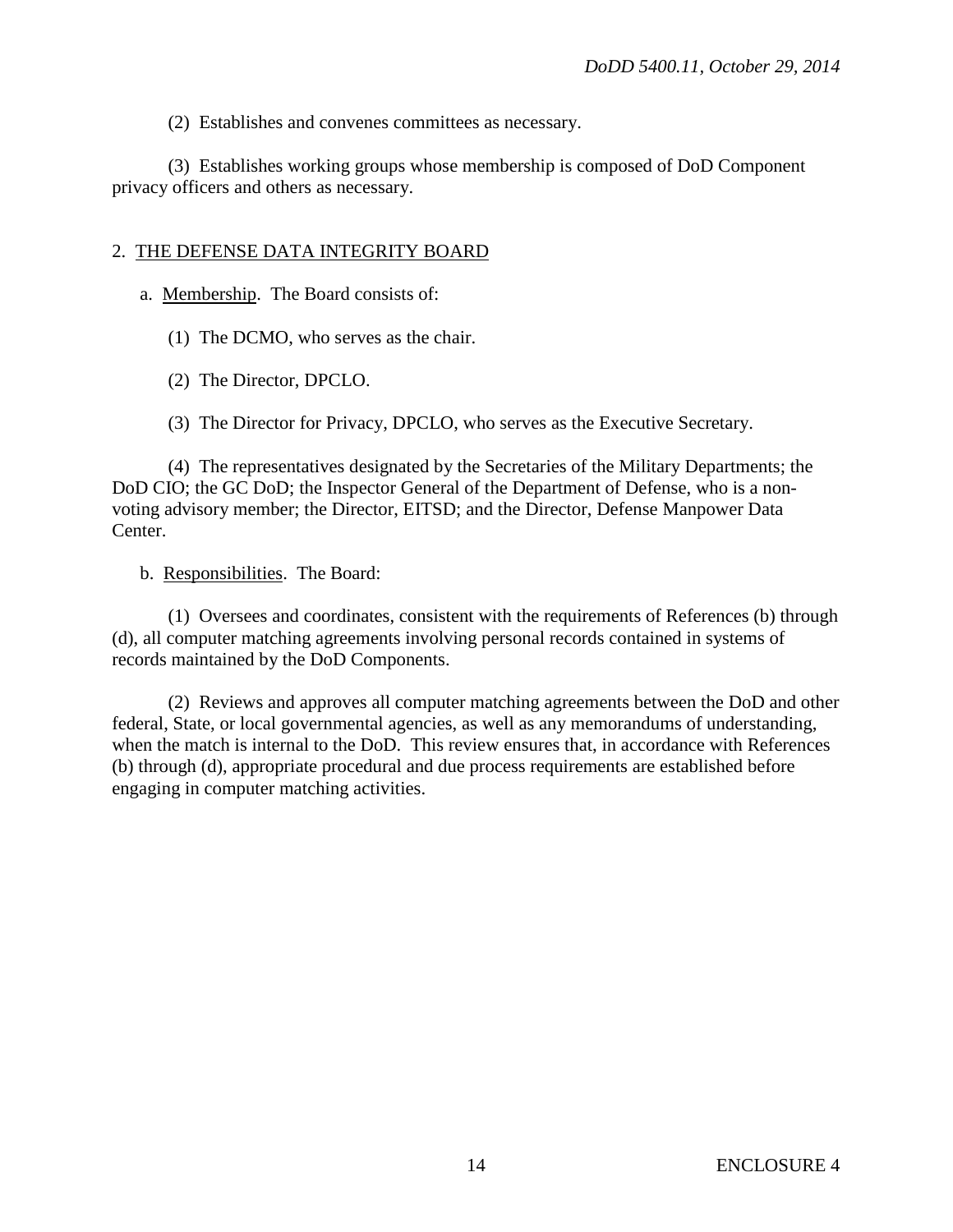# **GLOSSARY**

# PART I. ABBREVIATIONS AND ACRONYMS

| <b>CSOP</b>  | Component senior official for privacy                         |
|--------------|---------------------------------------------------------------|
| <b>DCMO</b>  | Deputy Chief Management Officer of the Department of Defense  |
| DoD CIO      | DoD Chief Information Officer                                 |
| <b>DoDD</b>  | DoD Directive                                                 |
| DoDI         | DoD Instruction                                               |
| <b>DPCLO</b> | Defense Privacy and Civil Liberties Office                    |
| <b>EITSD</b> | <b>Enterprise Information Technology Services Directorate</b> |
| <b>FR</b>    | <b>Federal Register</b>                                       |
| GC DoD       | General Counsel of the Department of Defense                  |
| <b>OMB</b>   | Office of Management and Budget                               |
| PII          | personally identifiable information                           |
| <b>POC</b>   | point of contact                                              |
| <b>SAOP</b>  | Senior Agency Official for Privacy                            |
| <b>SORN</b>  | system of records notice                                      |
|              |                                                               |
| U.S.C.       | <b>United States Code</b>                                     |
| <b>WHS</b>   | <b>Washington Headquarters Services</b>                       |

## PART II. DEFINITIONS

Unless otherwise noted, these terms and their definitions are for the purpose of this directive.

breach. A loss of control, compromise, unauthorized disclosure, unauthorized acquisition, unauthorized access, or any similar term referring to situations where persons other than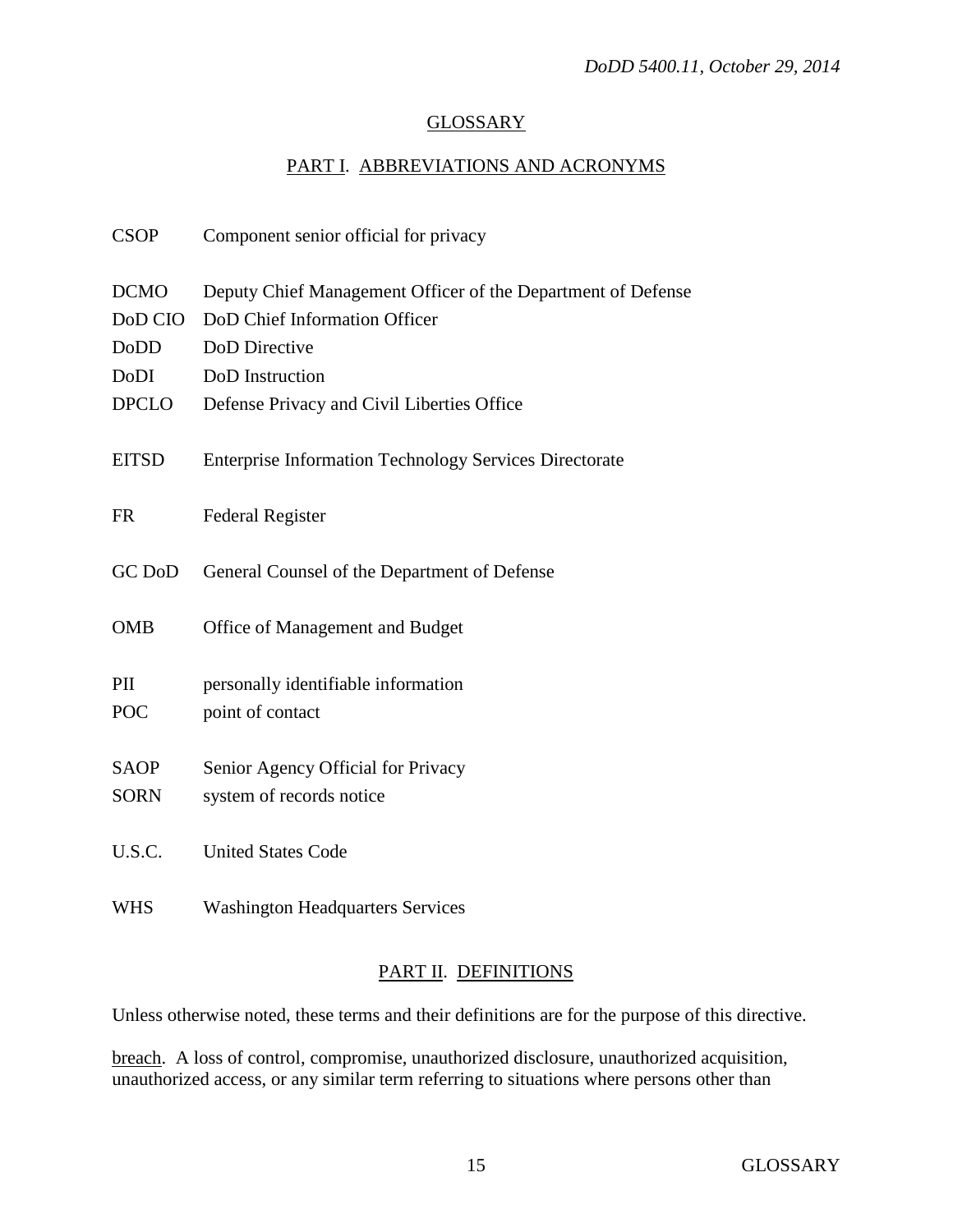authorized users and for an other than authorized purpose have access or potential access to PII, whether physical or electronic.

computer matching. The computerized comparison of two or more automated systems of records or a system of records with non-federal records. Manual comparisons are not covered.

disclosure. The information sharing or transfer of any PII from a system of records by any means of communication (such as oral, written, electronic, mechanical, or actual review) to any person, government agency, or private entity other than the subject of the record, the subject's designated agent, or the subject's legal guardian.

DoD contractor. Any individual or other legal entity that:

Directly or indirectly (e.g., through an affiliate) submits offers for or is awarded, or reasonably may be expected to submit offers for or be awarded, a government contract, including a contract for carriage under government or commercial bills of lading, or a subcontract under a government contract; or

Conducts business, or reasonably may be expected to conduct business, with the federal government as an agent or representative of another contractor.

DoD personnel. Service members and federal civilian employees.

information sharing environment. Defined in Reference (e).

individual. A living person who is a U.S. citizen or an alien lawfully admitted for permanent residence. The parent of a minor or the legal guardian of any individual also may act on behalf of an individual, except as otherwise provided in Reference (d). Members of the Military Services are "individuals." Corporations, partnerships, sole proprietorships, professional groups, businesses, whether incorporated or unincorporated, and other commercial entities are not "individuals" when acting in an entrepreneurial capacity with the DoD, but persons employed by such organizations or entities are "individuals" when acting in a personal capacity (e.g., security clearances, entitlement to DoD privileges or benefits).

maintain. The collection, maintenance, use, or dissemination of records contained in a system of records.

mixed system of records. Any system of records that contains information about individuals as defined by the Privacy Act and non-U.S. citizens and/or aliens not lawfully admitted for permanent residence.

PII. Information used to distinguish or trace an individual's identity, such as name, social security number, date and place of birth, mother's maiden name, biometric records, home phone numbers, other demographic, personnel, medical, and financial information. PII includes any information that is linked or linkable to a specified individual, alone, or when combined with